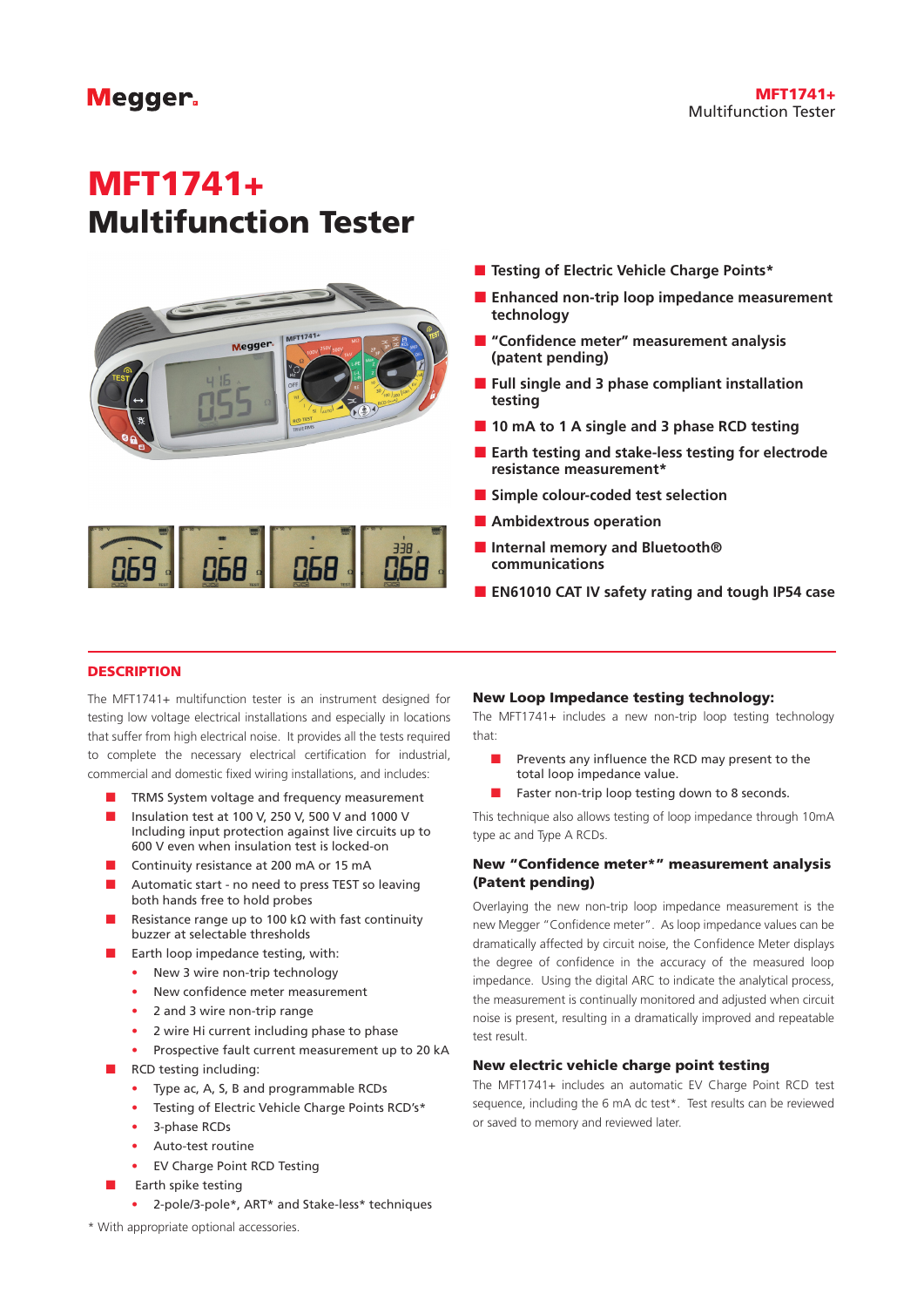# **Megger**

#### APPLICATIONS:

The MFT1741+ offers a wide range of test functions, designed for all electrical installation testing and verification of low voltage building wiring and distribution testing scenarios. The MFT1741+ is IEC 61010 CAT IV 300 V rated for safe connection anywhere within the LV network on single and 3 phase systems.

The unique modern styling allows it to be operated while stood on the floor, whilst up a ladder or platform, and optimised for hanging around the user's neck. Dual TEST and LOCK buttons - one pair at each end - makes the testers easy to operate left or right handed.

# GENERAL FEATURES:

Quick to pick up and use, the function controls are colour coded to make range selection easy and fast. They also reduce the chance of using the wrong function or range. The large crystal clear backlit display uses the Megger digital/analogue arc, providing indication of fluctuating readings while the dual digital readout shows precise values of key measurements simultaneously with the test parameters, such as the output voltage on insulation testing as well as the resistance value in MΩ.

Visible and audible safety warnings are paramount when testing highenergy systems and the MFT1741+ includes full input protection and safety warnings when a hazardous voltage is present. If live voltages exist on a circuit during insulation or continuity testing, the voltage is displayed on the screen. If this voltage exceeds a safe level, further testing is inhibited and a warning beep sounds. The MFT1741+ features internally rechargeable batteries and charger with a charge time of less than 4 hrs, so reducing the cost of ownership.

The new MFT1741+ has been designed for tough environments and ultimate reliability. Features include a rubber over mould for extra protection and grip, IP54 protection against dust and water and an EN61010 CAT IV safety rating. Its class leading input protection ensures the MFT can withstand accidental misuse and voltage transients when other testers can't. All this in an intuitive and easy to use instrument with no hidden menus or complicated screens. Included with the instrument: standard 3-wire lead-set and a mains test lead, a switched probe for fast and easy testing, a full 12-month calibration certificate and warranty upgradeable to 3 years warranty, free of charge. The MFT1741+ is supplied in a large soft pouch with plenty of additional space for optional extras like a few tools and the earth electrode test kit, comprising 2 spikes and 3 long test leads.

# **PRODUCT SELECTION CHART**

|                                                  | MFT1741+ |
|--------------------------------------------------|----------|
| <b>Insulation ranges</b>                         |          |
| 100 V                                            | ш        |
| 250 V, 500 V                                     | П        |
| 1000 V                                           | П        |
| Test voltage display                             |          |
| Adjustable buzzer threshold                      | ■        |
| <b>Continuity and resistance ranges</b>          |          |
| 200 mA test                                      | ш        |
| 15 mA test                                       | ■        |
| Adjustable buzzer threshold                      | П        |
| <b>Loop testing</b>                              |          |
| 2 and 3 wire non-tripping L-PE 50 V $\sim$ 280 V | П        |
| 2 wire Hi current L-N 50 V ~ 280 V               | ш        |
| 2 wire phase to phase L-L 50 V $\sim$ 500 V      | ■        |
| PSCC and PFC (20 kA max.)                        | ■        |
| Max. Zs display                                  | П        |
| $R1 + R2$ value                                  |          |
| Touch voltage display on faulty earth            | П        |
| <b>Earth electrode test</b>                      |          |
| 2 and 3 pole $*$                                 | ш        |
| 3 pole ART and Stakeless method *                |          |
| <b>RCD tests</b>                                 |          |
| 1/2, 1, 5 x I and ramp RCD test                  | ш        |
| Auto RCD test                                    | ■        |
| Type AC, A and S RCDs                            | П        |
| Type B (pure DC) RCDs                            | ш        |
| Programmable RCD                                 | ■        |
| 3-phase RCD (no earth)                           | П        |
| 10, 30, 100, 300 and 500 mA RCD                  |          |
| Auto sequence for EV charge point RCDs*          | ■        |
| Other features                                   |          |
| Supply measurement                               | ш        |
| True RMS                                         | ш        |
| Leakage current measurement *                    |          |
| Phase rotation                                   | ш        |
| Calibration certificate                          | ш        |
| Rechargeable batteries (charger included)        | П        |
| SP5 Switched probe included                      |          |
| Warranty upgradeable to 3 years FREE             | ■        |
| On board memory with Bluetooth® download         | п        |
| CAT IV 300 V / CATIII 600 V                      | ш        |
| Hard moulded case                                |          |
| Soft pouch with additional storage               | П        |
| Confidence meter noise reduction                 |          |
| New hardware loop test platform                  | ۰        |

\* requires optional accessory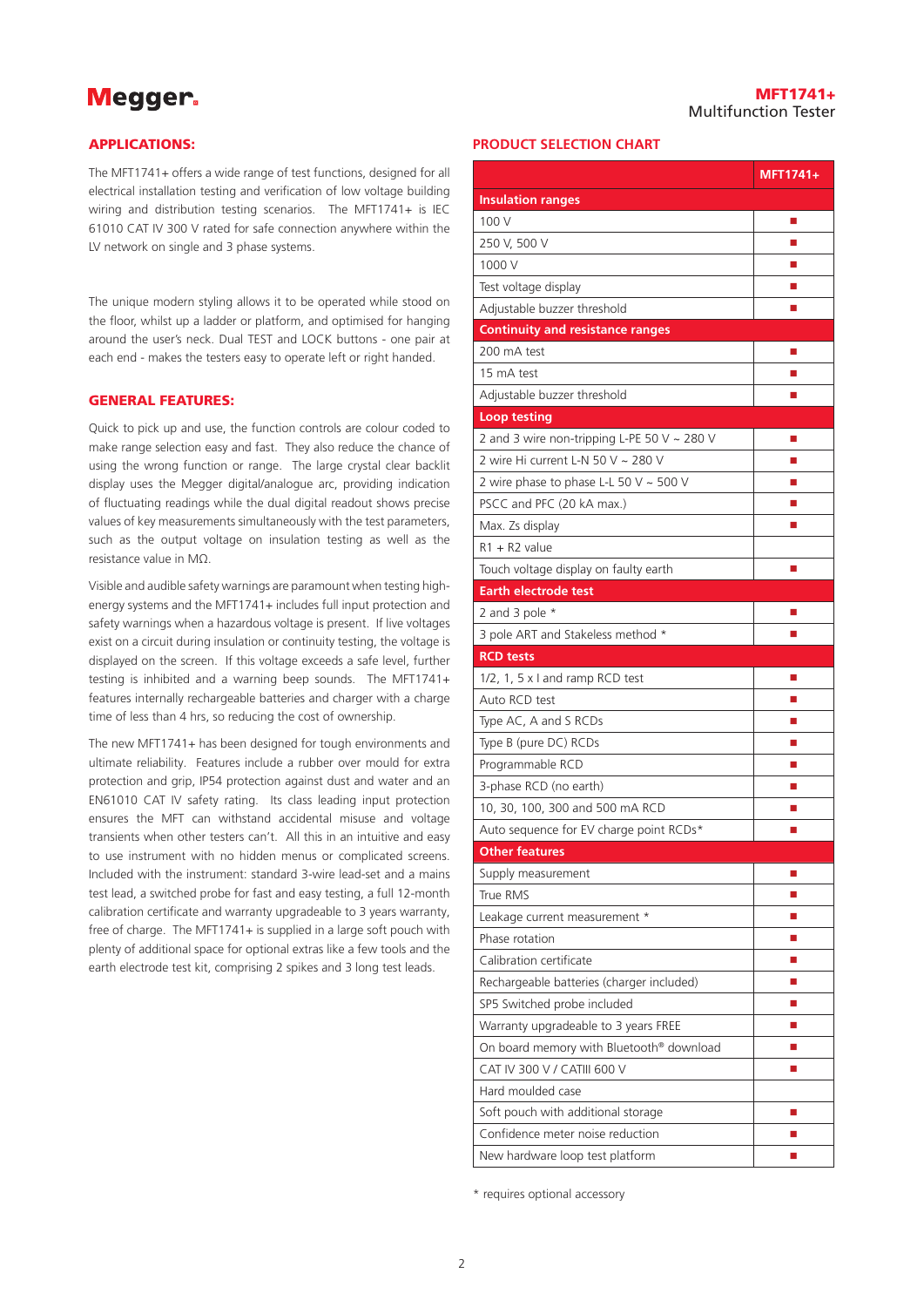# Megger.

# MFT1741+ Multifunction Tester

#### **SPECFICATIONS**

#### **Insulation test**

| Output voltage        | -0% +20% at rated load or less                      |
|-----------------------|-----------------------------------------------------|
| Voltage display       | $\pm$ 3% $\pm$ 3 digits $\pm$ 0.5% of rated voltage |
| Short circuit current | 1.5 mA nominal test current                         |
| Test current on load  | 1 mA at min pass values of insulation               |

#### **Insulation accuracy**

| 1000 Volts | 10 kΩ ~ 999 MΩ                | $±3\% ±2$ digits         |
|------------|-------------------------------|--------------------------|
| 500 Volts  | $10 kQ \sim 500 MQ$           | $±3\% ±2$ digits         |
|            | $>500$ MO                     | $±10\% ±4$ digits        |
| 250 Volts  | $10 k\Omega \sim 250 M\Omega$ | $±3\% ±2$ digits         |
|            | $>250$ M $\Omega$             | $±10\% ±4$ digits        |
| 100 Volts  | $10 k\Omega \sim 100 M\Omega$ | $\pm 3\%$ $\pm 2$ digits |
|            | $>100$ M $\Omega$             | $±10\% ±4$ digits        |
|            |                               |                          |

#### **Resistance and continuity**

|                      | $0.010 - 9990$                         | $\pm 2\%$ $\pm 2$ digits |
|----------------------|----------------------------------------|--------------------------|
|                      | $100 \Omega \sim 99.9 \text{ k}\Omega$ | $±5\% ±2$ digits         |
| Open circuit voltage | 5V±1V                                  |                          |
| Test current         | $(0 \Omega \sim 2 \Omega)$             |                          |
|                      | $205 \text{ mA} + 5 \text{ mA}$        |                          |
|                      | 15 mA $\pm$ 5 mA                       |                          |
|                      | (user selectable)                      |                          |
|                      |                                        |                          |

#### **Loop test**

Live to earth/neutral supply

|                     | 48 V ~ 280 V (45 Hz ~ 65 Hz) |
|---------------------|------------------------------|
| Live to live supply | 48 V ~ 500 V (45 Hz ~ 65 Hz) |
| L-N/L-L tests       | $\pm 5\% \pm 5$ digits       |

### L-E tests †

| $0.1 \Omega \sim 39.9 \Omega$      | $\pm 5\%$ $\pm 5$ digits $\pm$ noise margin |
|------------------------------------|---------------------------------------------|
| $40.0$ $\Omega \sim 1000$ $\Omega$ | $±10\% ±5$ digits                           |

Display range 0.01  $\Omega \sim 1000 \Omega$ Live to earth PFC range 20 kA Live to live PSCC range 20 kA

† Reference conditions apply For test environments see service data

## **RCD tests**

| Supply up to 100 mA $48$ V ~ 480 V (45 Hz ~ 65 Hz) |                                         |                                |
|----------------------------------------------------|-----------------------------------------|--------------------------------|
| Supply up to 1 A                                   | 48 V ~ 280 V                            |                                |
| RCD type                                           | Type AC, A, S<br>Type B (pure dc)       |                                |
| No trip test                                       | (1/2x)                                  | $-10\% - 0\%$                  |
| Trip test                                          | $(1xl, 2xl$ and $5xl) + 0\% \sim +10\%$ |                                |
| EV                                                 |                                         | 30 mA ac, 6 mA dc (Mode 1 + 2) |

# **(Mode 1 + 2)**

# **Ramp test**

| Touch voltage |                     |
|---------------|---------------------|
| $(0 - 253 V)$ | $+5\% +15\% +0.5$ V |
| Trip time     | $±1\%±1$ ms         |
| Trip current  | $±5\%$              |

### **Step increments**

| VAR (variable RCD selection)          |             |
|---------------------------------------|-------------|
| $10 \text{ mA} \approx 50 \text{ mA}$ | 1 mA steps  |
| 50 mA $\sim$ 500 mA                   | 5 mA steps  |
| 500 mA $\sim$ 1000 mA                 | 10 mA steps |

# **Supply measurement**

| Voltage                   | $10 V \sim 600 V$                                                                        |
|---------------------------|------------------------------------------------------------------------------------------|
|                           | $(15 \sim 400$ Hz) True RMS                                                              |
|                           | $\pm 3\% \pm 1$ V $\pm 2$ digits                                                         |
| Phase rotation indication |                                                                                          |
|                           | $L1 - L2 - L3$ and $L1 - L3 - L2$                                                        |
| Frequency                 | 15 Hz $\sim$ 99 Hz $\pm$ 0.5% $\pm$ 1 digit<br>100 Hz ~ 400 Hz $\pm$ 2.0% $\pm$ 2 digits |
|                           |                                                                                          |
| Frequency resolution      | $0.1$ Hz                                                                                 |

### **Power supply**

| <b>Batteries</b> | IEC LR6 type AA alkaline              |
|------------------|---------------------------------------|
|                  | (6 cells - supplied)                  |
|                  | or $1.2$ V NiMH                       |
|                  | (rechargeable pack of $6$ – supplied) |

Mains charger for on-board re-charging (4 hours typical) 12 V car charger (cigar lighter lead - optional)

# **Earth / ground test**

| Resolution                                        | $0.01\ \Omega$                                                                                                                                             |
|---------------------------------------------------|------------------------------------------------------------------------------------------------------------------------------------------------------------|
| Current                                           | $0.45$ mA or $4.5$ mA                                                                                                                                      |
| Noise rejection                                   | $20 V$ pk/pk $(7 V$ rms)                                                                                                                                   |
| Max probe resistances                             | Rp and Rc<br>100 kQ @ 50 V<br>5 kQ @ 25 V                                                                                                                  |
| 2 and 3 pole method                               | $(0.01 \Omega \sim 1.999 \text{ k}\Omega)$<br>$\pm$ 2.0% $\pm$ 5 digits<br>ART method (1.00 $\Omega \sim 1.999$ k $\Omega$ )<br>$\pm$ 5.0% $\pm$ 5 digits* |
| Stakeless method (1.00 $\Omega \sim 199 \Omega$ ) | $\pm$ 7.0% $\pm$ 5 digits*                                                                                                                                 |

# **Current**

| (via optional clamp meter) |                            |
|----------------------------|----------------------------|
|                            | $\pm$ 5.0% $\pm$ 3 digits. |
| Range                      | 0.1 mA to 200 A ac         |
| Resolution                 | $0.1 \text{ mA}$           |